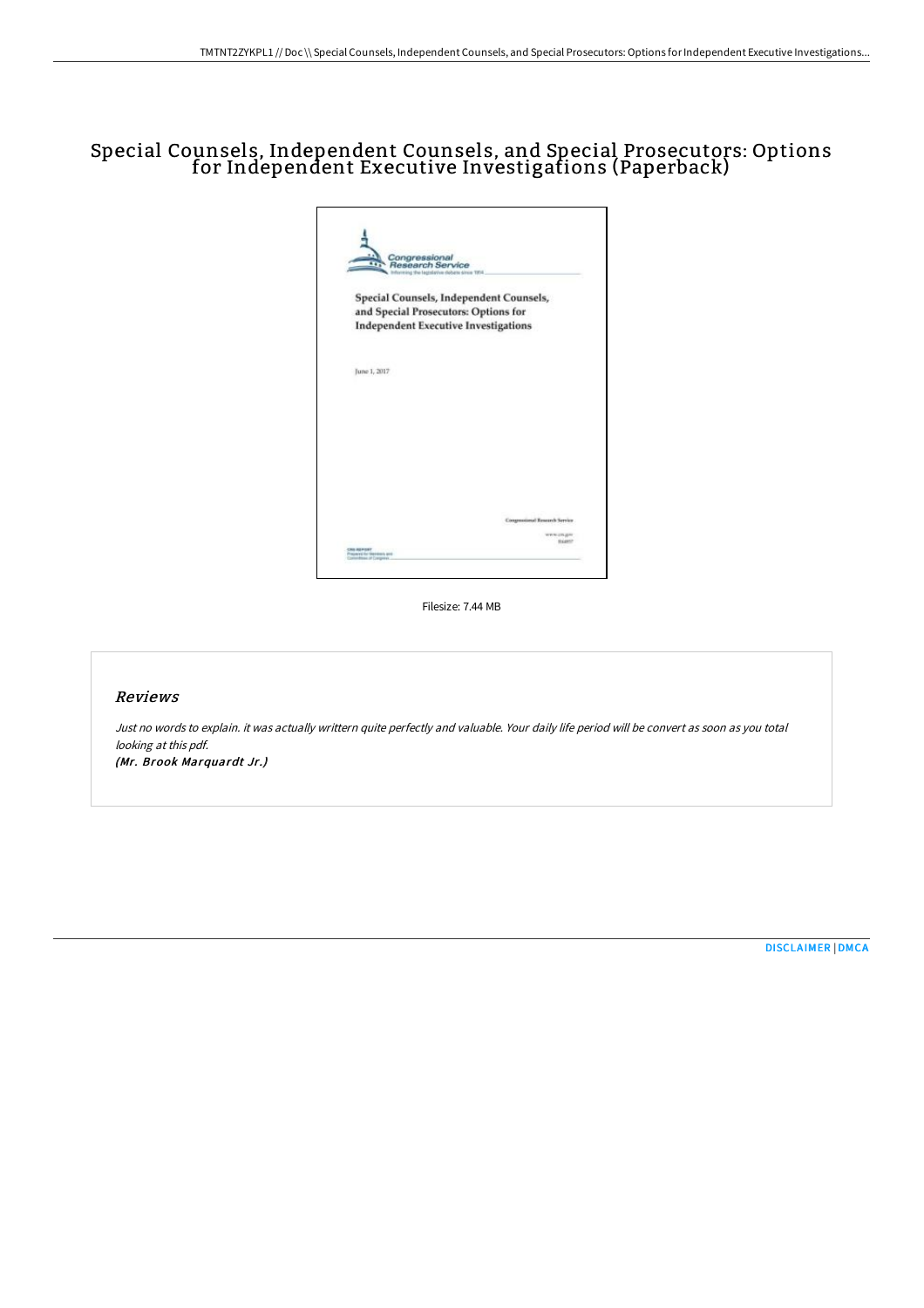## SPECIAL COUNSELS, INDEPENDENT COUNSELS, AND SPECIAL PROSECUTORS: OPTIONS FOR INDEPENDENT EXECUTIVE INVESTIGATIONS (PAPERBACK)



Createspace Independent Publishing Platform, 2017. Paperback. Condition: New. Language: English . Brand New Book \*\*\*\*\* Print on Demand \*\*\*\*\*.Under the Constitution, Congress has no direct role in federal law enforcement and its ability to initiate appointments of any prosecutors to address alleged wrongdoings by executive officials is limited. While Congress retains broad oversight and investigatory powers under Article I of the Constitution, criminal investigations and prosecutions have generally been viewed as a core executive function and a responsibility of the executive branch. Historically, however, because of the potential conflicts of interest that may arise when the executive branch investigates itself there have been calls for an independently led inquiry to determine whether officials have violated criminal law. In response, Congress and the U.S. Department of Justice (DOJ) have used both statutory and regulatory mechanisms to establish a process for such inquiries. These responses have attempted, in different ways, to balance the competing goals of independence and accountability with respect to inquiries of executive branch officials. Under the Ethics in Government Act of 1978, Congress authorized the appointment of special prosecutors, who later were known as independent counsels. Under this statutory scheme, the Attorney General could request that a specially appointed three-judge panel appoint an outside individual to investigate and prosecute alleged violations of criminal law. These individuals were vested with full power and independent authority to exercise all investigative and prosecutorial functions and powers of the Department of Justice with respect to matters within their jurisdiction. The independent counsel provisions included sunset provisions, but were reauthorized regularly until 1992, when Congress allowed the law to expire. Although it was again reauthorized in 1994, debate over the scope, cost, and effect of the investigations (perhaps most notably the Iran-Contra investigation and the Whitewater investigation) resulted in the law s expiration and...

Read Special Counsels, Independent Counsels, and Special Prosecutors: Options for Independent Executive [Investigations](http://techno-pub.tech/special-counsels-independent-counsels-and-specia.html) (Paperback) Online

B Download PDF Special Counsels, Independent Counsels, and Special Prosecutors: Options for Independent Executive [Investigations](http://techno-pub.tech/special-counsels-independent-counsels-and-specia.html) (Paperback)